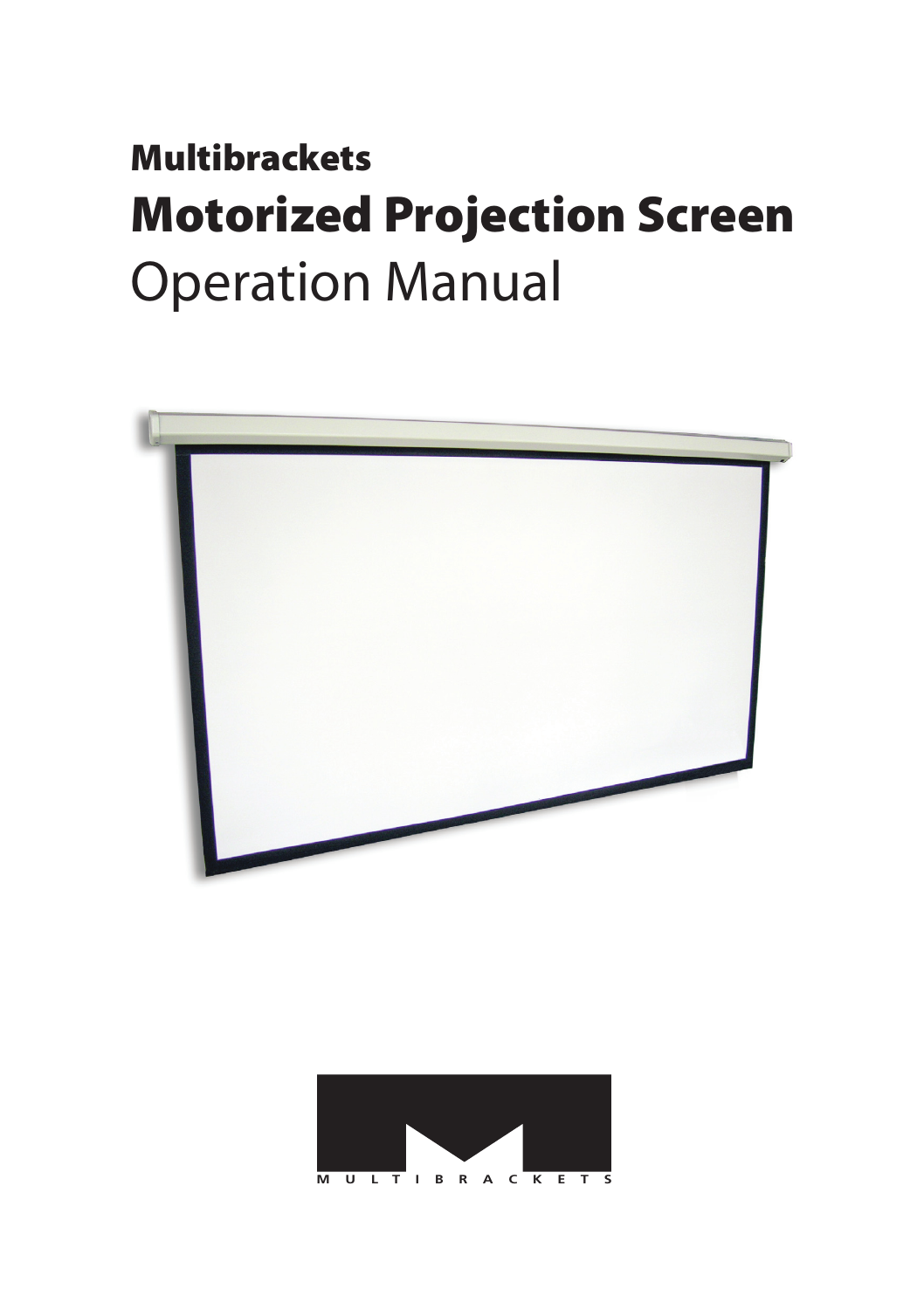# **1. Thank you for your purchase**

Multibrackets Europe AB would like to thank you for purchasing a Multibrackets product. We hope that this product meets your demands in terms of use and quality. Feedback on our product line is highly appreciated. Please send us such to the address on the back of this operations manual.

## **2. Power cord connection:**

Before connecting the projector screen to an electric power supply, please properly connect the GX16 Controller as follows:

- **a.** Plug the four-pin female connector at one end of the connect cable into the four-pin male connector at the right hand side of the screen case; then plug the four-pin female connector at the other side of the connect cable into the four-pin male connector of the GX16 Controller. Turn the screw clock-wise to tighten the connection.
- **b.** Plug the three-pin female connector of the power cord into the three-pin male connector of the GX16, turn the screw clockwise to tighten the connection.
- **c.** Plug the power cord into the an electric outlet, (make sure that the electric voltage is correct). An indication will show when the power is switched on.

## **3. How to operate the screen:**

- **a.** Stretching out projector screen. Press the 'DOWN' key of the switch and the screen will automatically stretch down and then stop when it is fully stretched out.
- **b.** Rolling back projector screen. Press the 'UP' key of the switch and the screen will automatically roll up into the metal drum and stop automatically when the screen is fully rolled up.
- **c.** Stopping projector screen. Press the 'STOP' key of the switch to stop the screen at the current position.
- **d.** Adjusting the viewing area of the screen: use a screw driver to adjust the viewing area of the screen according to the instructions on the case cover at the right hand side of the screen case.

#### **Notice:**

- **a.** The switch should be positioned at 'STOP' when the screen is not in use.
- **b.** Before rolling back the screen, please make sure that there is no insect, dust or other object on the screen.
- **c.** The screen can be rolled up and down repeatedly, but continuous time of rolling up and down should not exceed 5 minutes to prevent overheat of the motor. In case continuous use is necessary, you should wait until the motor cools down.

## **4. Remote Control**

- **1) Characteristic of the Remote control:**
- **a.** Utilize IR technology to control the screen.
- **b.** Each set of transmitter and receiver of the screen is quaranteed to be compatible.
- **c.** The screen can be operated with either line switch or remote controls.

Remote control



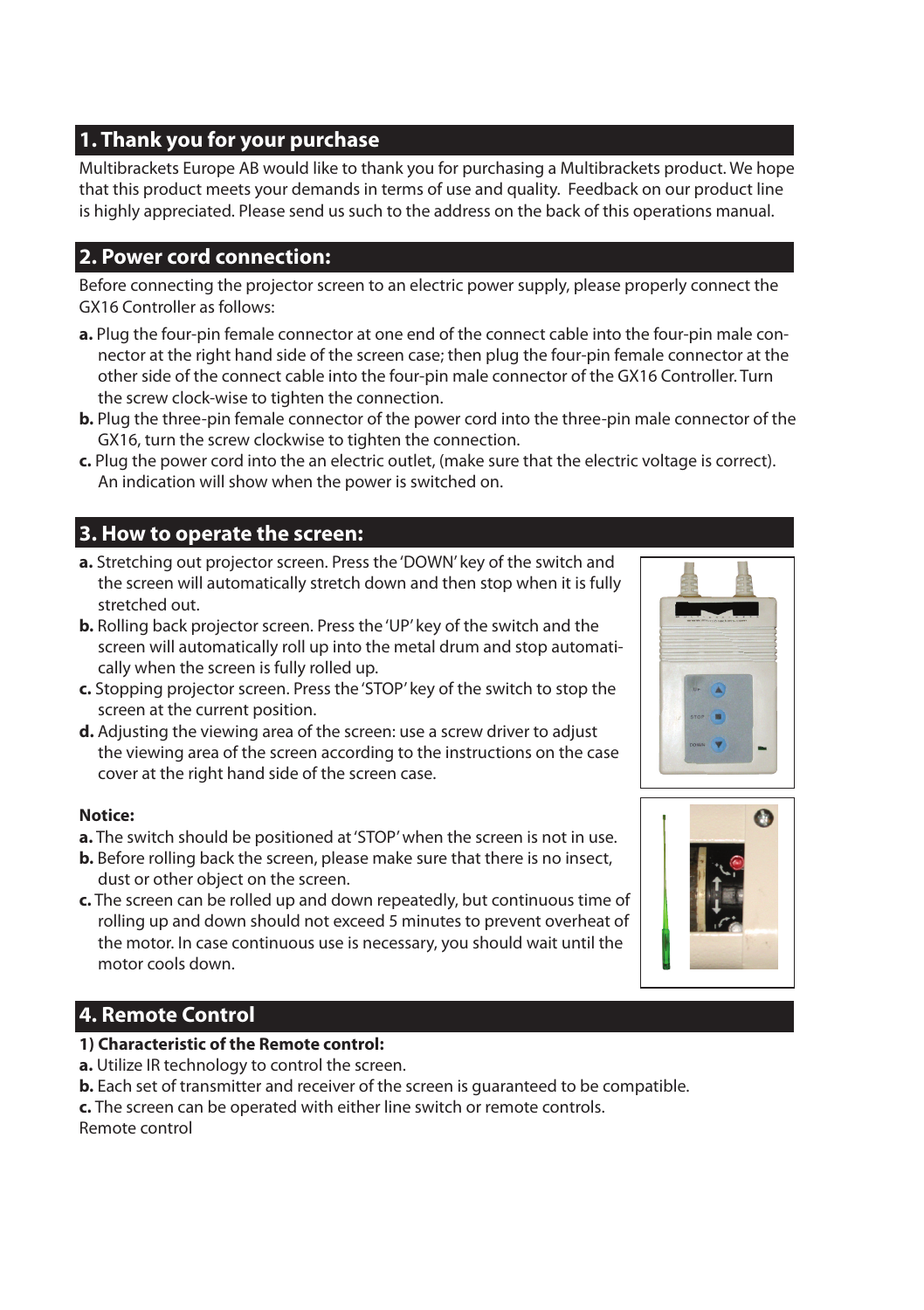**d.** Type I: Radio Frequency. Remote + Infra red remote + receiver control Type II: Radio Frequency. Remote + Receiver control. Type III: Infrared Remote + Receiver control

#### **2) Specification**

- **a)** Voltage: AC 190V~240V or AC 95V~125V
- **b)** Currency: <6A
- **c)** Output power: <800W
- **d)** Working environment temperature: -30°C~+70°C
- **e)** Transmitting power: <30mV
- **f)** RF remote control distance: 200m
- **g)** IR remote control distance: 7m
- **h)** Overall dimension: Remote L 120mm W 45mm H 18mm; Receiver L 120mm W 72mm H 36 mm

#### **3) Function of the Remote control:**

#### **A. HCT-RF RF Control operation:**

- **a**. The remote control is labeled with "RF".
- **b.** Push the top button to roll up the screen,
- **c.** Push the middle button to stop the screen.
- **d.** Push the lower button to roll down the screen.

#### **B. HTC-IR. IR Remote operation:**

- **a.** The remote control is labeled with "IR".
- **b**. Push the top button to roll up the screen.
- **c.** Push the middle button to stop the screen.
- **d.** Push the lower button to roll down the screen.

Note: The remote control runs on a CK23A, 12V battery. The remote control is delivered with a battery installed, as well as one extra battery included in the package. Under normal use of the remote control, the battery life-time is more than one year.

#### **C. Remote control receiver:**

- **a**. Manual switch buttons can be found on the side of the receiver.
- **b.** Push the top button to roll up the screen.
- **c.** Push the middle button to stop the screen.
- **d.** Push the lower button to roll down the screen.
- **e.** Manual switch signal will override the remote control signal when used at the same time.
- **f.** Fuse: 110V or 220V, 3A. Replace the fuse as indicated in the picture.

## **4. Troubleshooting and adjustments:**

If the remote control is malfunctioning, please check the following:

- **a.** Check that the lamp is reacting to clicks on the remote keys. If not check that the battery within the remote is not expired
- **b.** Check that the power supply to control that the electricity cord is plugged in, and that the fuse is not blown.

## **5. Suggested installation method**

Note: When installing or adjusting the screen, make sure that the ends of the screen are leveled.